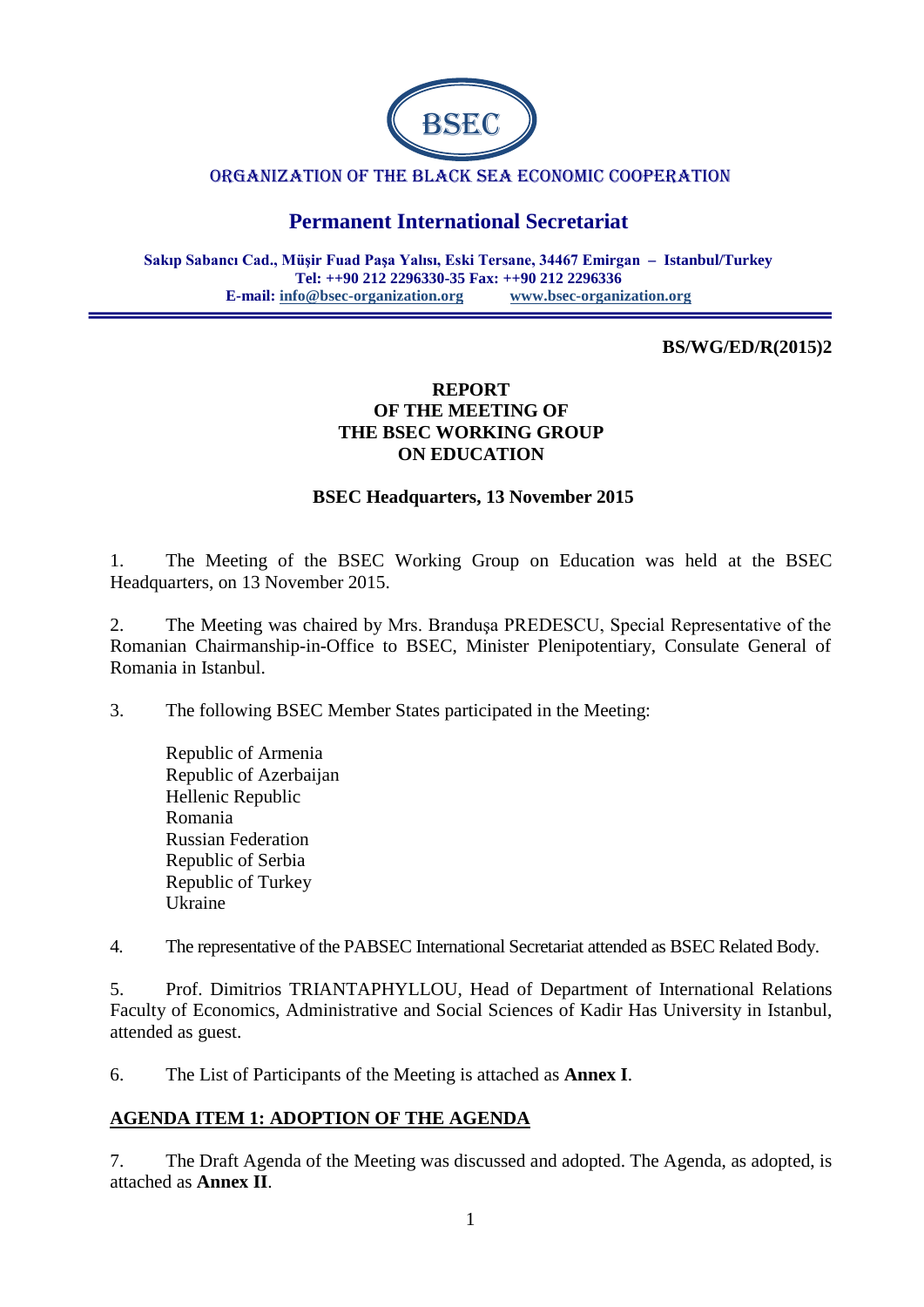### **AGENDA ITEM 2: IMPLEMENTATION OF THE RESOLUTIONS, DECISIONS AND RECOMMENDATIONS OF THE BSEC COUNCIL OF MINISTERS, AND THE FOLLOW-UP OF THE DECLARATIONS AND JOINT STATEMENTS ADOPTED BY THE MINISTERS IN CHARGE OF EDUCATION**

8. The Working Group took note of the information by BSEC PERMIS on the ways and dynamics of the implementation of the Resolution of the 15th BSEC Council (Moscow, 1 November 2006), since the last Meeting of the BSEC Working Group on Education (BSEC Headquarters, 9-10 March 2015).

9. The representative of the Hellenic Republic informed that the evaluation report of the Country-Coordinator on the activities of the Working Group during the period 1 January 2014 – 31 December 2015, will be submitted before the next meeting of the Working Group**.**

10. The Working Group welcomed the official application of the Hellenic Republic to continue as the Country-Coordinator of the Working Group for another period of two years, starting from 1 January 2016.

### **AGENDA ITEM 3: IMPLEMENTATION OF THE "ECONOMIC AGENDA: TOWARDS AN ENHANCED BSEC PARTNERSHIP":**

# **a. Discussion of the existing proposals on the implementation of the Joint Programmes**

- **b. Future developments:**
	- **- Priorities for the second medium-term (2016-2018)**
		- **- Envisaged deliverables/projects**
		- **- First medium-term (2013-2015) achievements report**

11. The representative of the Hellenic Republic introduced the conclusions of the *Questionnaire on the academic and student mobility among the BSEC Member States* (attached as **Annex III**) and invited the relevant Member States to communicate the clarifications referred to in the Questionnaire.

12. The representatives of Romania and the Republic of Turkey informed that they have already communicated requested clarifications regarding the Questionnaire.

13. The Working Group reiterated its call on the relevant authorities of the Member States that have not yet done so, to respond to the Questionnaire as soon as possible.

14. The delegation of the Republic of Armenia informed that a number of leading universities of Armenia have elaborated on concrete proposals for strengthening cooperation in the field of education among the BSEC Member States, aimed at implementation of the goals defined in the BSEC "Economic Agenda 2012". The proposals will be presented officially to the Member States for discussion at the next meeting of the Working Group.

15. The representative of the Hellenic Republic recalled that a project proposal on "*Integrated Virtual Environment for Higher Education in BSEC Countries*", on the basis of the Portal of Education, was presented at the last meeting of the Working Group (attached as **Annex IV**) with a view to be elaborated and implemented within the framework of the BSEC Project Management Unit, and reiterated the invitation to Member States to join the Project as partners.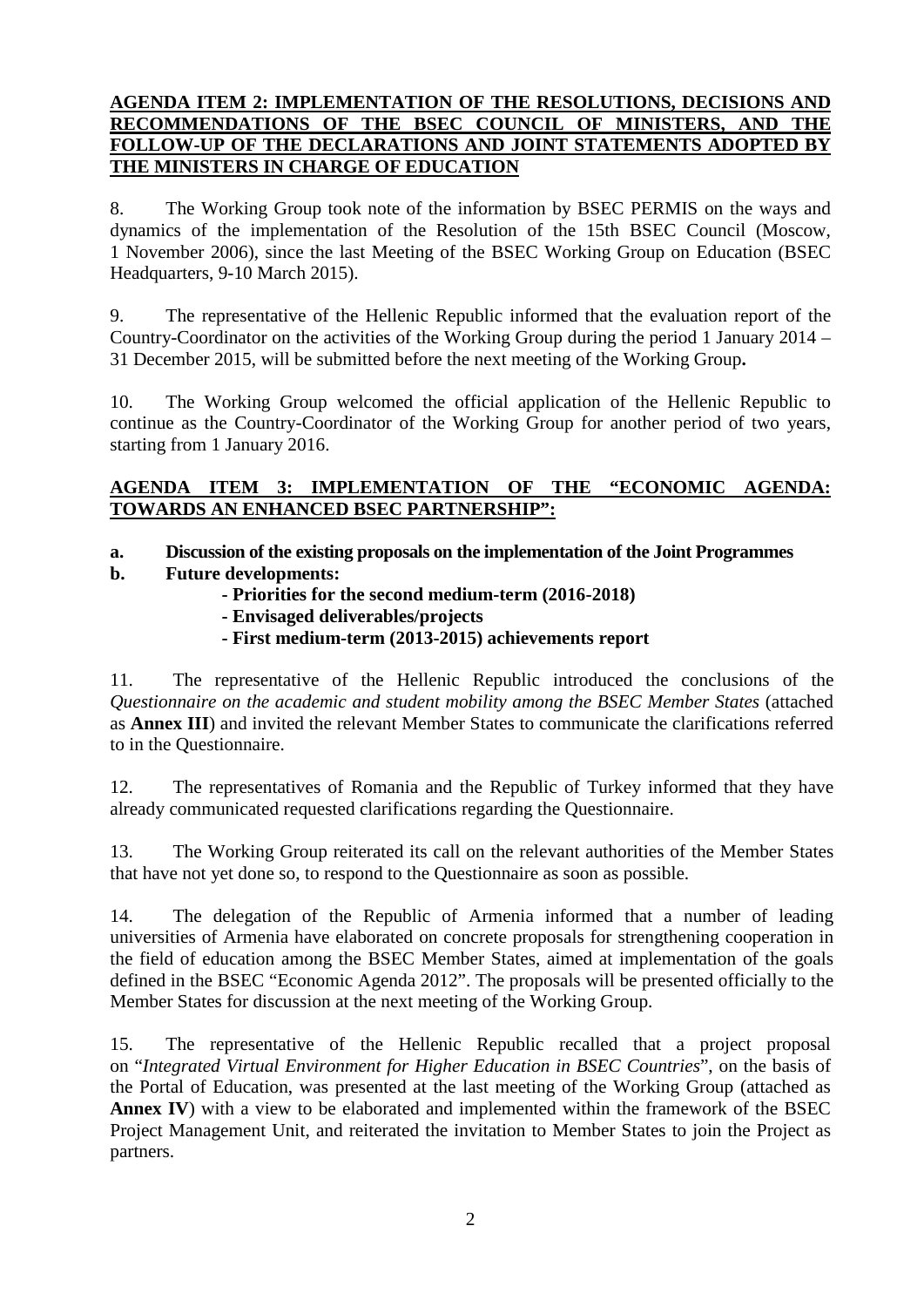16. The representative of Romania delivered a presentation on *"The Quality Assurance of the Romanian Higher Education System"*, attached as **Annex V.**

17. The delegation of the Republic of Turkey delivered a presentation on *"The Role of ICT in Turkish Education System"*, attached as **Annex VI**.

18. The delegation of the Russian Federation delivered a presentation on *"Black Sea Economic Cooperation: Education Prospective"*, attached as **Annex VII.** The same delegation also provided information on a new portal on Russian language learning (www.Pushkininstitute.ru).

19. The Working Group took note of the information provided by BSEC PERMIS on the outcome of the International Conference on "*Professional Education and Economic Needs of the Black Sea Region*", held in Chişinău, on 24 April 2015.

20. The Working Group considered and agreed on the Medium-Term Achievements Report (2013-2015) on the implementation of the "BSEC Economic Agenda 2012", prepared by BSEC PERMIS, and decided to submit it to the next meeting of the Committee of Senior Officials. The Achievements Report is attached as **Annex VIII**.

21. The Working Group also considered and confirmed for the next medium-term (2016- 2018) the following priorities of the "BSEC Economic Agenda 2012" on Education:

- Supporting the exchange of information and experiences with regard to the modernization of the educational systems in the BSEC Member States aimed at increasing sustainable growth and the establishment of knowledge based societies;

- Encouraging the mobility of academic staff and students among the BSEC Member States, including through bilateral and multilateral agreements and scholarships among higher education institutions.

- Developing the partnership with initiatives by the United Nations and other international organizations devoted to university cooperation on sustainability.

### **AGENDA ITEM 4: YOUTH AND SPORTS ISSUES AND EDUCATION**

22. The Working Group took note of the information presented by the BSEC PERMIS on the consideration of Youth and Sports issues within BSEC and encouraged the Member States to propose projects reflecting the interconnection between Education and Youth and Sports.

23. The delegation of the Russian Federation proposed to use the system of international youth camps in order to increase cooperation by youth exchanges among the BSEC Member States.

### **AGENDA ITEM 5: COOPERATION WITH INTERNATIONAL ORGANIZATIONS**

24. The Working Group took note of the information presented by BSEC PERMIS on the collaboration with other international and regional organizations, and requested BSEC PERMIS to continue consultations with the UNESCO with a view to strengthening the cooperation between the two organizations.